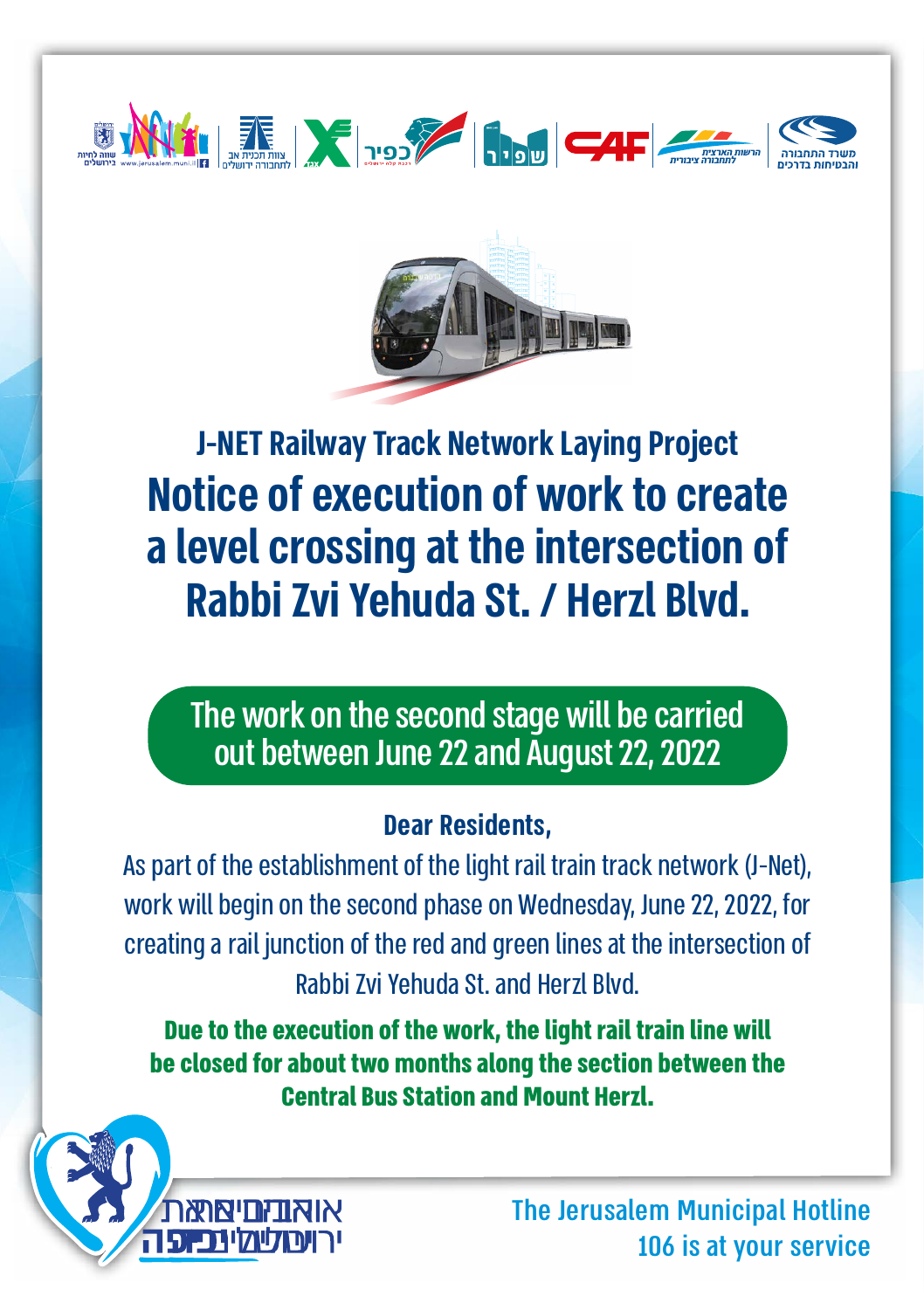We are continuing to work at the intersection of Rabbi Zvi Yehuda St. / Herzl Blvd., to create a level crossing between the red line and the green line of the J-Net network, at the intersection of Rabbi Zvi Yehuda St, and Herzl Blvd, and to connect a branch line of the light rail train to the Givat Shaul industrial area



- $\bullet$  The work area will be expanded to include the light rail track at the Rabbi 7vi Yehuda junction and the Kirvat Moshe station. As part of the works, the platforms of the Kiryat Moshe station will be moved about 20 meters to the south
- An alternative solution will be provided to passengers using bus lines 20, 21, 23, 24, 27, 29, the route of which will be extended to the Central Bus Station
- **.** Temporary public transport lanes will be marked during the above stated period of time.
- . On Herzl Boulevard to the south, along the section between Kiryat Moshe St, and Wolfson St.
- . On Herzl Blvd, to the north, along the section between Shmuel Bate Street and Yitzhak Rabin Blvd ..
- . On Ish Shalom Street to the south, along the section between Farbstein Street and Ha'arazim Street (an additional lane)
- The work will be carried out on Sundays Thursdays, 24 hours a day and on Fridays, until 14:00.
- Upon completion of the work, the traffic arrangements will be reinstated
- Pedestrian crossings will be enabled at all stages of the work
- It is recommended that drivers use alternative routes and make use of the Waze app.

**To sign up for the mailing list, public inquiries and community relations Tel. 072-221-1599 | E-Mail. jerusalem@bncr.co.il**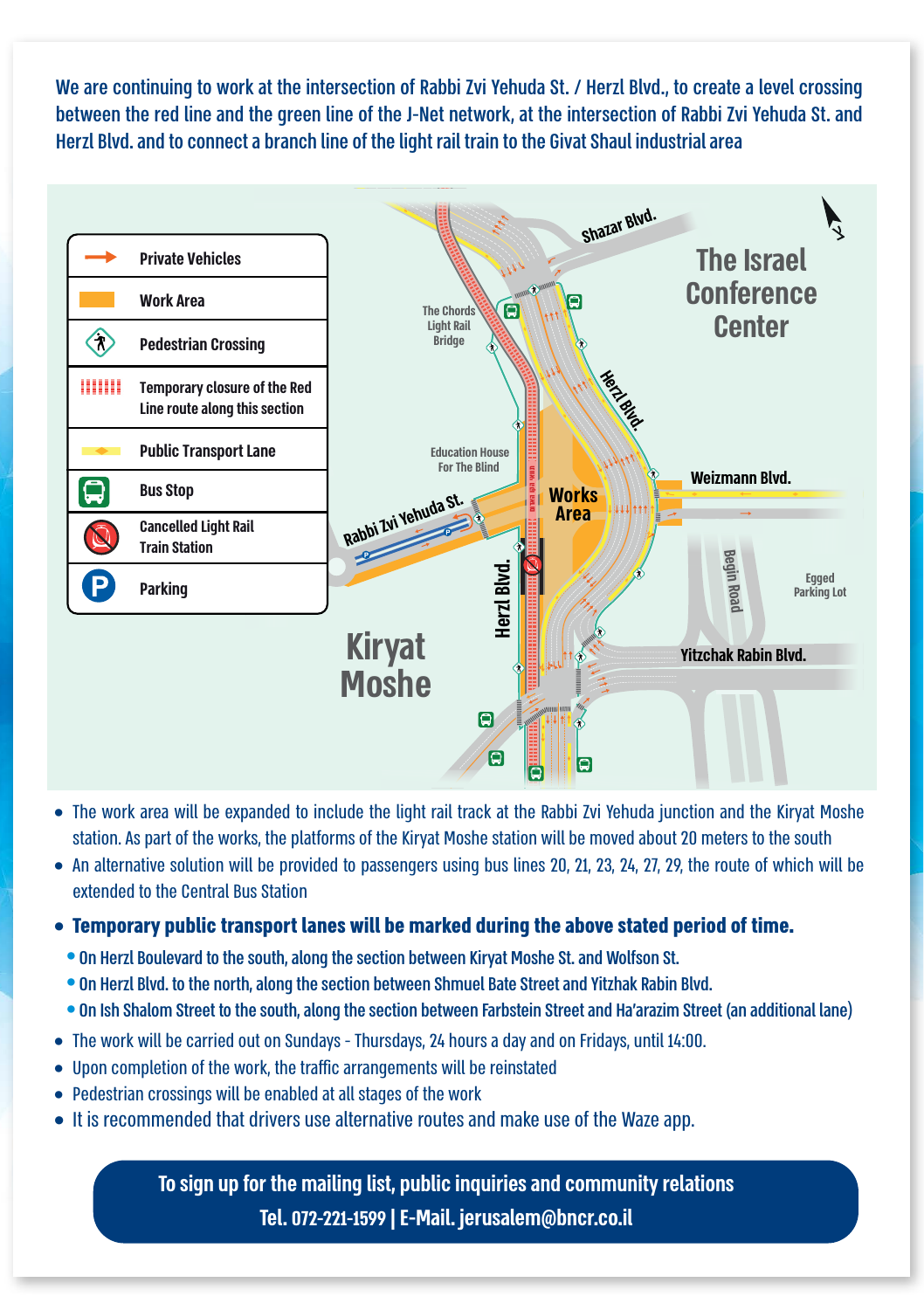# An alternative bus service to the light rail train between **Mount Herzl and the Central Bus Station**

Please take note! Between June 22 and August 22, 2022, "Kfir" will operate the light rail train in a partial service format: From the Air Force Corps Station to the Central Bus Station. Therefore, the following stations will be closed: Kiryat Moshe, Hechalutz, Danya Square, Yaffeh Nof and Mount Herzl.

An alternative bus system for the light rail will be operated for the benefit of public transport passengers, between the Central Bus Station and Mount Herzl. The alternative service will be provided via lines **20, 21, 23, 24, 27, 29,** the routes of which will be extended to the Central Bus Station. Frequency The lines will be kept and a high joint frequency will be created along the axis.

#### **Changes in the Mt. Herzl Station compound**

Bus lines will continue to stop in the light rail train station compound

- Take note of the changes in the locations of the bus stations!
- In the direction of the Central Bus Station Lines 20, 24, 27, 29 will stop at the western platform, which is routinely used for picking up passengers in the direction of the outlying neighborhoods
- $\bullet$  In the direction of Hadassah Ein Kerem and the neighborhoods southwest of the city the bus lines will pick up passengers on the eastern platform, which is routinely used for dropping off passengers only

### **The alternative bus service in the direction of the Central Bus Station**

The lines will travel along Herzl Boulevard and stop at stations near the shuttered light rail stations

- At the Central Bus Station, the bus lines will drop off passengers on Jaffa Street, next to the light rail station
- The bus lines will also stop near the market at Sha'are Zedek / Jaffa station
- $\bullet$  The alternative bus service in the direction of Mount Herzl
- . The bus lines will travel along Shazar Blvd.. Herzl Blvd.. Ish Shalom Street. Yaffeh Nof Street and back to Herzl Blvd.

## **Stations in the direction of Mount Herzl**

Market - Sha'are Zedek / Jaffa station: Collection point for all lines except Line 2

- **The Central Bus Station –** the Israel Conference Center: A new bus stop on Shazar Blvd. in front of the Israel Conference Center next to the existing bus stops
- Kiryat Moshe Station stop at the Chords Bridge bus stop and at the temporary bus stop on Herzl Blvd. opposite the hotels
- Danya Square Station Line 23 will travel along Beit Hakerem Street to Danya Square. The bus line will stop at temporary bus stops at the beginning of Beit Hakerem Street near the Hechalutz station and in Danya Square near the existing bus stops
- **Yaffeh Nof Station**
- Lines 21 to Ramat Sharet and 27 to Hadassah Ein Kerem will stop at the bus stop next to Yad Sarah
- Lines 20, 23, 24, 29 to the southwestern neighborhoods of the city will stop at a temporary bus stop on Yaffeh Nof **Street, corner of Megadim**

For more information about public transportation, please contact the **All Line Call Center hotline on \*8787**